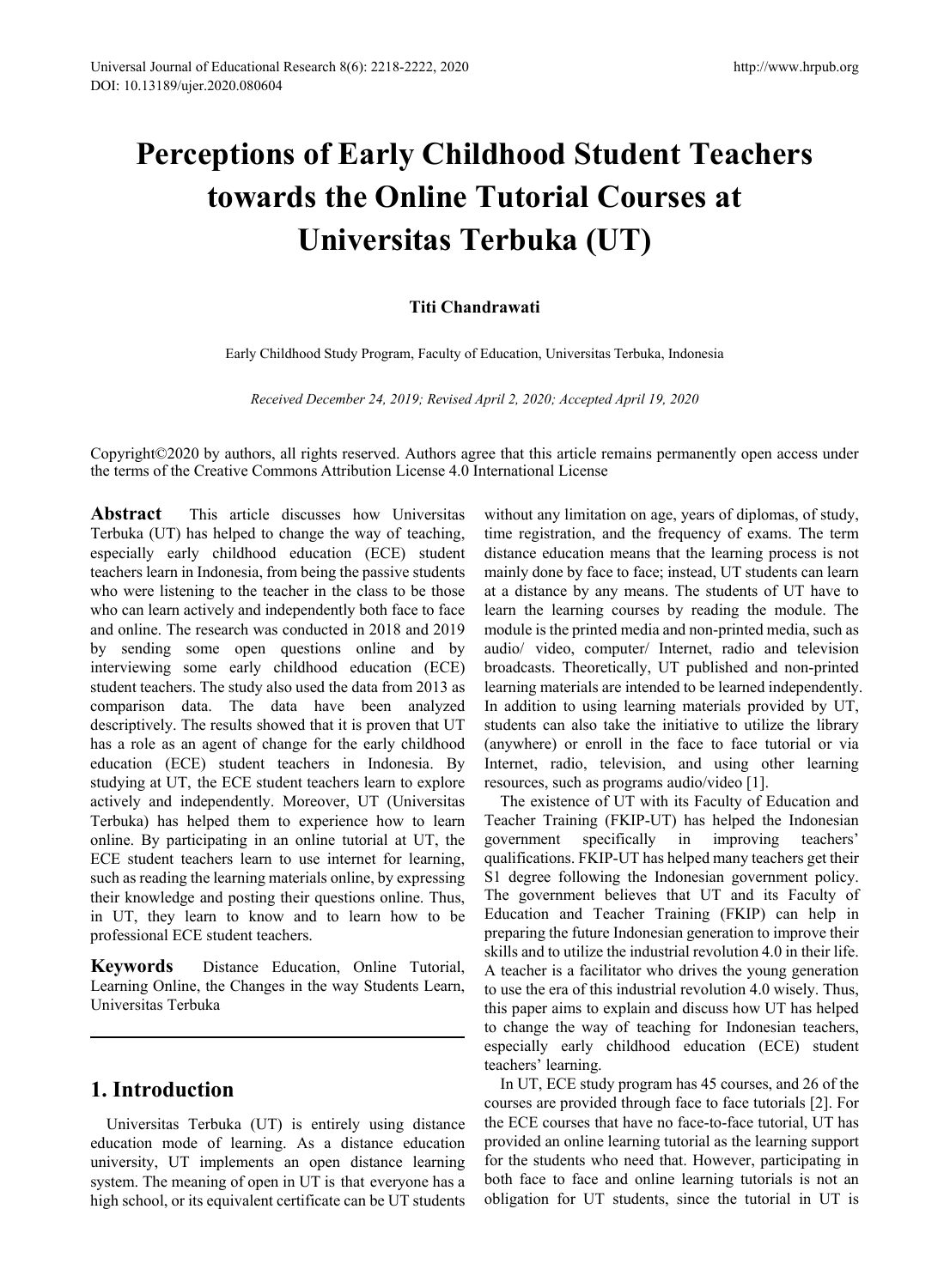provided as learning support for UT students who felt that they needed it. To provide better delivery of instruction, there is a need to understand how the students who engaged into online tutorials perceive the program. This study aimed to investigate the perceptions of the ECE students towards the online tutorials provided by UT.

#### **1.1. How UT Changes the Way of the ECE Students' Teachers Learn by Its Distance Education System**

Various reports from both national and international, both government and non-governmental organizations, show that the index of reading interest and literacy levels of the Indonesian people is still shallow. It means reading is not the Indonesian people's habit. However, by studying at UT, many ECE student teachers begin to get used to reading more, since studying at UT means that they have to read all the printed learning materials.

UT, with its distance education system, has used technology as the primary mean to improve UT's teaching and learning process and management. Even the ministry of research and technology and higher education explained that technology is the primary mean to enhance its teaching and learning process and also to help its management system [4].

In fact, in 2013, it was found through conversations with many Early Childhood Education students at UT that the students held the belief that participating in online learning was not exciting and was not useful to them. Hence, the students prefer to choose face to face tutorial. The fact is that not many Early Childhood Education students were joining the online tutorial [1].

Online learning nowadays is one of the trademarks of a distance education institution. As mentioned by Watts [5] in her dissertation, and also as described by Simonson and Schlosser that, distance education is "institution-based, formal education where the learning group is separated, and where interactive telecommunications systems are used to connect learners, resources, and instructors" [6].

To help the Indonesian teachers, especially the ECE student teachers to welcome and to adapt to the digital era, FKIP-UT has introduced and used the online tutorial as one of its academic services. To help the students to change to UT's online tutorial so, since 2018, UT has conducted a training called EKBJJ (Edukasi Keterampilan Belajar Jarak Jauh/ education for learning in the distance education system). In practice, UT's new students have been introduced with how to read faster, how to read effectively, time management, self-motivating, what and how to register to participate in an online tutorial.

#### **1.2. Online Learning in UT**

To accelerate the completion of the government mission, the top management of UT plans to use the online learning program as an additional form for its print-based instructional process [7]. The online learning program in UT, which was started in 1995, now seems to

be widely used to serve its students, not only for its undergraduates but also for its master's degree program. This kind of teaching-learning process is a shift from only providing a face to face tutorial system. UT's online tutorial program is an example of UT's effort to adapt to technological developments and to meet the needs of students. By using the online tutorials, UT expects that the instructors can help and reach their students who live in areas that are difficult to achieve by face to face. Accordingly, UT then developed and implemented many online tutorials, which are supplemented as well with the printed learning materials. This online tutorial program is expected to maintain good interaction with students, and it is also developing an academic dialogue among students, tutors, and UT as the main curriculum providers.

## **2. Method**

The research methods used are quantitative research methods. Quantitative research is simply a research that is presenting data using numbers, graphs, tables, and diagrams. The type of research used is survey research. Research surveys find out on a large number of people about how they behave, their opinions, what they say, or whether they do [8,9].

Survey was used to explore how the UT students who are ECE student teachers perceive their experiences in learning online at UT. The research was conducted in 2018 and 2019 by simply answering using a rating scale. The information has been analyzed descriptively. From the questionnaire given to the 83 respondents who were UT's ECE student teachers who attended, survey was used by research to know and to understand how the respondents felt about learning at UT. Moreover, the researchers also tried to help the ECE student teachers learne about what is an online tutorial and experienced learning online

## **3. Result and Discussion**

From the questionnaire given to the 83 respondents who were UT's ECE student teachers attended face to face tutorial in Jakarta, Semarang, and Surabaya, it was found that:



**Figure 1.** I registered to UT since I has known UT and the learning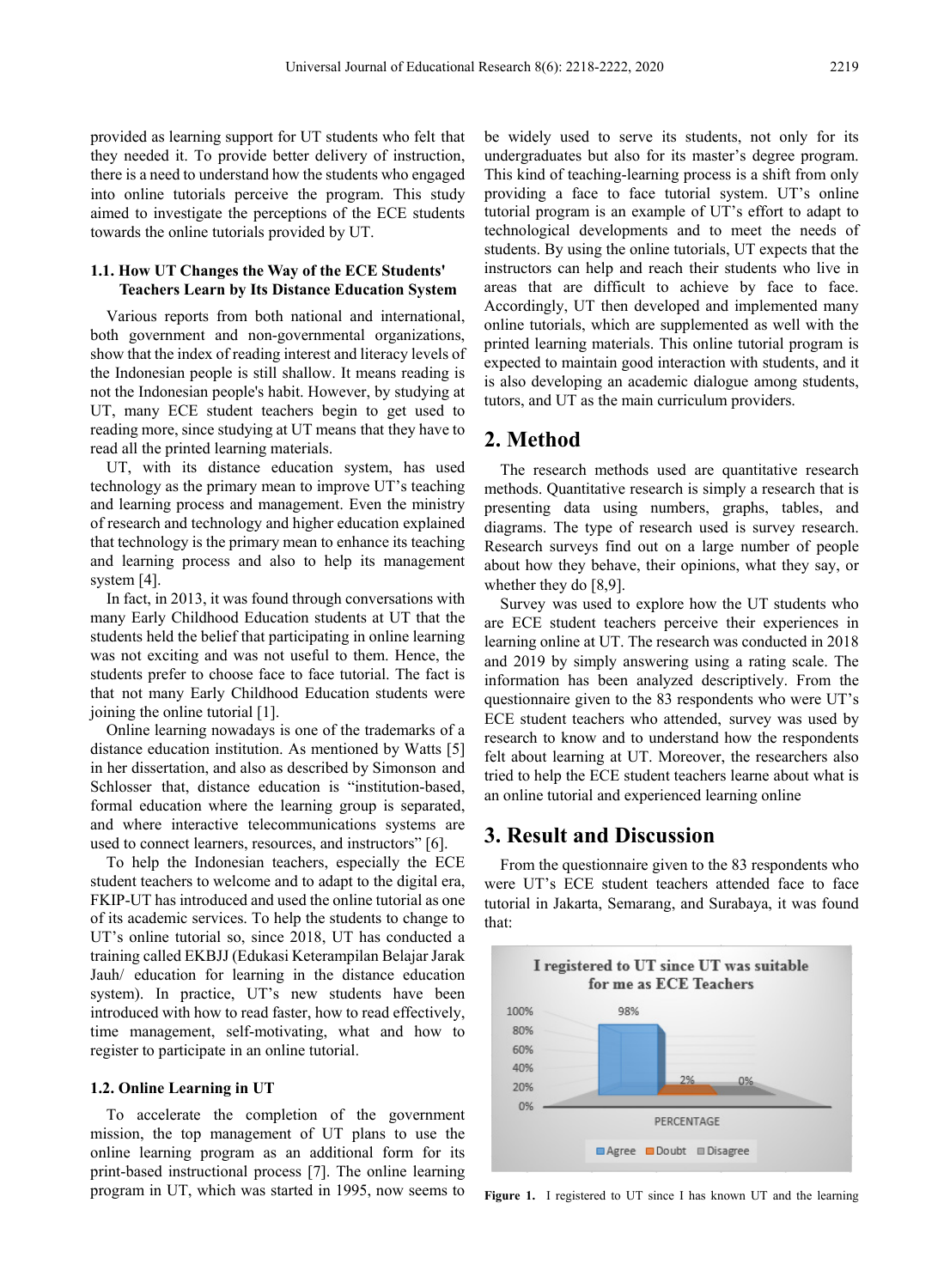system



**Figure 2.** I registered to UT since I has known UT and the learning system

From Figure 1, it was shown that the ECE teachers registered to UT since UT was suitable for them, and the Figure 2, they understood about UT and the distance education learning system.



**Figure 3.** The Attendance in the orientation for UT's new students at the regional offices



**Figure 4.** The Usefulness of attending the UT's orientation according to the respondents

From Figures 3 and 4, it was shown that the ECE student teachers felt that attending the orientation for the new students was good and helped them know more about UT and the distance education learning system.



**Figure 5.** The Attendance of ECE student teachers who attended the EKBJJ training

From Figure 5, it can be shown that 55% of the ECE new students participated in the training to help UT new students understand how to become UT students.

However, there were still ECE new student teachers who did not participate in an online tutorial, and they said that they did not know, as shown in Figure 6.



**Figure 6.** The descriptif of ECE student teachers did not registered and participated in an online tutorial

From Figure 6, it can be shown that the descriptif of ECE student teachers did not register and participate in UT's online tutorials because they did not know how to register in an online tutorial. Even though they have already attended the orientation and the training, they still did not understand how to use the online tutorial, as shown in Figure 7.



**Figure 7.** The guidance in the online tutorials even could not help me understand how to register and participate in an online tutorial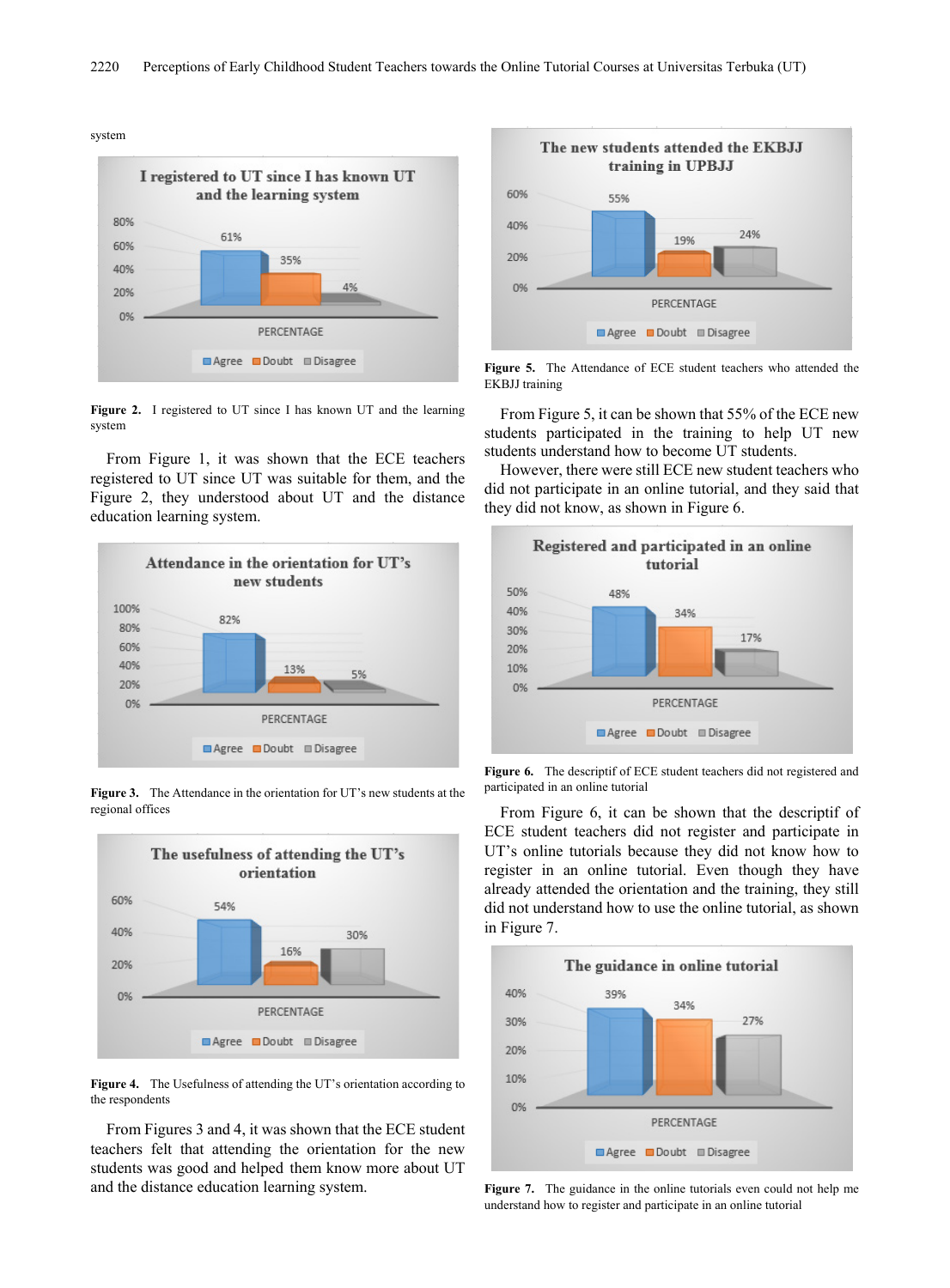Data from the online questionnaire revealed that the ECE student teachers who participated in an online tutorial felt that participating in online helped them with many useful things, as mentioned by the two selected participants:

*"With this online tutorial, I can learn new things about the subjects I study, and the dialogues in this online tutorial are beneficial, and also I got a lot of knowledge from friends."*

*"Participating in an online tutorial is helping me understand this subject more deeply and helping me to know how to become a professional ECE student teachers"*

*"The benefits for me are significant to make me a professional early childhood education (ECE) teacher and form reading the learning material in the online tutorial I know steps on how to become a professional ECE student teachers"*

*"Studying at UT is very suitable for me, and I like to explore at UT online system like this because I live far from UT's regional centre in Palangkaraya"*

*"In the online tutorial, I learn from the explanation through the online initiation and from a discussion forum, so I can understand what the meaning and purpose of this course are."*

*"The advantage of this online tutorial is that we can hold opinions / discuss our views in our language and can see the opinions of other friends who are discussing and can work at any time. However, lack of this online tutorial is the students cannot directly ask the tutor in the discussion forum if something is not understood"*

In the online tutorial, all of the participants should read the learning content in the initiation and answer or response to the  $8<sup>th</sup>$  topic discussions. It means that all of the online tutorial participants have to learn actively. Thus, if we compared the number of ECE student teachers who learn actively in their online tutorial, we can consider this fact. In 2013 the ECE student teachers who participated in the online tutorial from 100 students who registered, only 10 to 15 students wanted to actively participate in online discussions [1]. While in 2018 from 95 students per class who participated in the online tutorial 32 students actively discussed the topic discussion [10] and in 2019 from 50 students per class who participated in the online tutorial 33 students actively discussed the topic discussion [11]. In an online tutorial, the learning process has two ways; it means that the tutors try to have a dialogue with the students by doing discussions.

The results of this study supported the other research done by Chandrawati [10] in 2017/2018 that participating in online tutorials helped to make UT's ECE student teachers learn actively by discussing some topics, giving their opinions or perceptions towards the issues being discussed in the online tutorials. Further, the research by Chandrawati [10] also found that joining the online tutorial made the students get used to using computers and the

internet. The results of this study showed that it is proven that UT has a role as an agent of change for the ECE student teachers in Indonesia since by studying at UT, the ECE student teachers learn to explore actively and independently. Moreover, UT has helped them to experience how to learn online. By participating in online tutorials at UT, the ECE student teachers learn to use the internet for learning, such as by reading the learning materials online, by expressing their knowledge and by posting their questions online. Thus, in UT, they learn to know and to learn how to be professional ECE student teachers. The findings also show that participating in an online tutorial can enhance students' involvement in their learning by stating their needs to others, sharing their experience, which is related with result finding by Ramadhan [12].

The results showed that dialogue in the online tutorials could help students to be engaged and connected with their tutor and their peers. The structure of the online tutorial and the discussion topic given by the tutor seemed to encourage the students to have dialogue among themselves.

## **4. Conclusions**

This paper showed how UT with its system as an educational institution can help the Indonesian early childhood educators or the kindergarten teachers to prepare themselves in the era Revolution 4.0 and to increase their knowledge about being professional ECE student teachers by building UT's system in the online tutorial and by guiding and managing the UT students to experience learning online. Therefore, UT, as an institution, has successfully carried out its mission in widening access to higher education, for both practicing teachers and general society. By any means, UT represents one of the significant contributions to innovation in the modern Indonesian higher education system.

### **REFERENCES**

- [1] T. Chandrawati, "Understanding Dialogue in Distance Education: A Case study of the Indonesian Open University," dissertation, SFU, 2015.
- [2] O. Darojat, et al., *Basic Education Catalogue*. Jakarta: Universitas Terbuka, 2009.
- [3] Liputan6.com. (2017). *Meningkatkan Budaya Baca dan Literasi Masyarakat Indonesia*. Available: https://www.lip utan6.com/news/read/3203062/meningkatkan-budaya- baca -dan-literasi-masyarakat- indonesia?related=dable&utm\_ex pid=.9Z4i5ypGQeGiS7w9arwTvQ.1&utm\_referrer=https %3A%2F%2Fwww.google.com%2F
- [4] O. Darojat, et. al., *34 tahun Universitas Terbuka: Cyber University Untuk Negeri*. Jakarta: Universitas Terbuka,